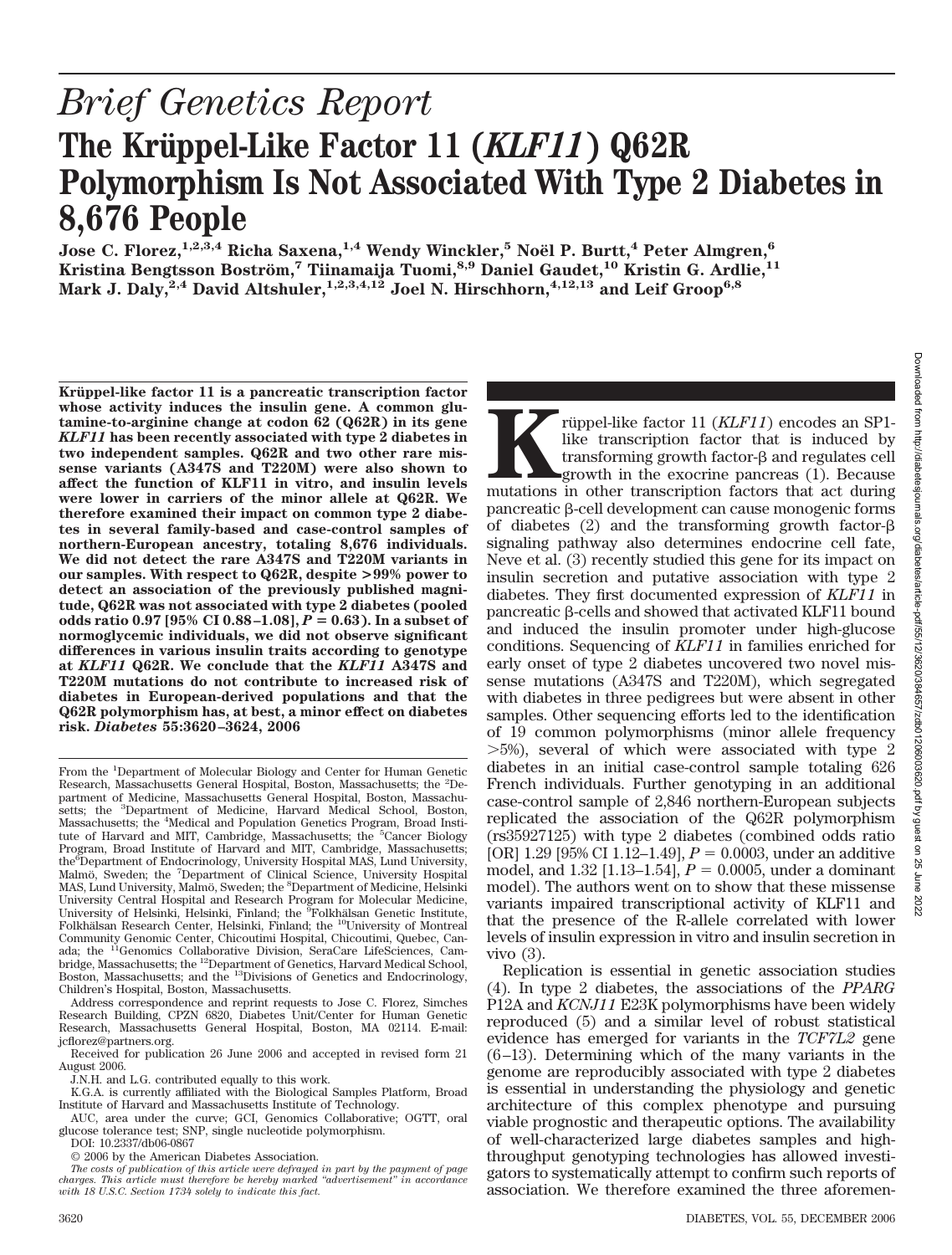#### TABLE 1 Characteristics of patient samples

| Population               | $\boldsymbol{n}$<br>(male/female) | Age<br>(years) | BMI<br>(kg/m <sup>2</sup> ) | Fasting plasma<br>glucose (mmol/l) | $HbA_{1c}$ (%)* or plasma<br>glucose at 2-h OGTT<br>$(mmol/l)$ † |
|--------------------------|-----------------------------------|----------------|-----------------------------|------------------------------------|------------------------------------------------------------------|
| Scandinavia trios        |                                   |                |                             |                                    |                                                                  |
| Probands                 | 168/153                           | $39 \pm 9$     | $27 \pm 5$                  | $7.2 \pm 2.6$                      | $8.5 \pm 2.9$ †                                                  |
| Parents                  | 236/236                           |                |                             |                                    |                                                                  |
| <b>Sibships</b>          |                                   |                |                             |                                    |                                                                  |
| Diabetes/severe IGT sib  | 280/329                           | $65 \pm 10$    | $29 \pm 5$                  | $9.3 \pm 3.3$                      | $14.3 \pm 5.6$ †                                                 |
| NGT sib                  | 275/305                           | $62 \pm 10$    | $26 \pm 3$                  | $5.4 \pm 0.4$                      | $6.0 \pm 1.1$ †                                                  |
| Scandinavia case/control |                                   |                |                             |                                    |                                                                  |
| Diabetes/severe IGT      | 252/219                           | $60 \pm 10$    | $28 \pm 5$                  | $9.8 \pm 3.4$                      | $15.0 \pm 5.3^{\dagger}$                                         |
| <b>NGT</b>               | 254/217                           | $60 \pm 10$    | $27\pm4$                    | $6.2 \pm 1.8$                      | $6.8 \pm 2.8$ †                                                  |
| Sweden case/control      |                                   |                |                             |                                    |                                                                  |
| Diabetes/severe IGT      | 267/247                           | $66 \pm 12$    | $28 \pm 4$                  | $9.6 \pm 2.9$                      | $6.5 \pm 1.5^*$                                                  |
| <b>NGT</b>               | 267/247                           | $66 \pm 12$    | $28 \pm 4$                  | $5.5 \pm 0.7$                      | N <sub>D</sub>                                                   |
| Canada case/control      |                                   |                |                             |                                    |                                                                  |
| <b>Diabetes</b>          | 70/57                             | $53 \pm 8$     | $29 \pm 5$                  | $6.4 \pm 1.8$                      | $12.8 \pm 2.1$ †                                                 |
| <b>NGT</b>               | 70/57                             | $52 \pm 8$     | $29 \pm 4$                  | $5.1 \pm 0.6$                      | $6.1 \pm 1.1$ †                                                  |
| U.S. case/control        |                                   |                |                             |                                    |                                                                  |
| <b>Diabetes</b>          | 644/582                           | $63 \pm 11$    | $33 \pm 7$                  | $9.8 \pm 3.0$                      | $8.0 \pm 3.1*$                                                   |
| <b>NGT</b>               | 644/582                           | $61 \pm 10$    | $27 \pm 5$                  | $5.1 \pm 0.9$                      | ND                                                               |
| Poland case/control      |                                   |                |                             |                                    |                                                                  |
| <b>Diabetes</b>          | 422/587                           | $62 \pm 10$    | $30 \pm 5$                  | $8.9 \pm 4.0$                      | $7.9 \pm 1.3*$                                                   |
| <b>NGT</b>               | 422/587                           | $59 \pm 7$     | $26 \pm 4$                  | $4.8 \pm 1.2$                      | ND                                                               |

Data are means  $\pm$  SD. Plasma glucose was measured at baseline (fasting) and 2 h after an OGTT. Severe impaired glucose tolerance (IGT) was defined as an OGTT 2-h blood glucose  $\geq 8.5$  mmol/l but  $\leq 10.0$  mmol/l. ND, not determined; NGT, normal glucose tolerance.

tioned missense variants in *KLF11* for association with type 2 diabetes and/or insulin-related phenotypes in several well-powered case-control and family-based samples.

## **RESEARCH DESIGN AND METHODS**

The diabetes samples are presented in Table 1 and have been described previously (14,15). Briefly, Scandinavian samples from the Botnia Study (16) include 321 trios, 1,189 siblings discordant for type 2 diabetes, and a case-control sample totaling 942 subjects individually matched for age, BMI, and region of origin. In the Botnia Study, case subjects included individuals with type 2 diabetes or severe impaired glucose tolerance, defined as a 2-h blood glucose  $\geq 8.5$  mmol/l but <10.0 mmol/l during an oral glucose tolerance test (OGTT). In addition, we studied a case-control sample from Sweden totaling 1,028 subjects who were individually matched for sex, age, and BMI; an individually matched case-control sample totaling 254 subjects from the Saguenay Lac-St. Jean region in Quebec (Canada); and two case-control Caucasian diabetes samples obtained from Genomics Collaborative (GCI): one comprised of 1,226 case and 1,226 control subjects from the U.S. and one comprised of 1,009 case and 1,009 control subjects from Poland, both matched for age, sex, and grandparental country of origin. These samples have been validated by the replication of the three most widely reproduced associations in type 2 diabetes, *PPARG* P12A (14), *KCNJ11* E23K (17,18), and *TCF7L2* (12). **Genotyping.** Genotyping was performed by allele-specific primer extension of multiplex products with detection by MALDI-TOF on the Sequenom platform (19,20). Average genotyping success was 96.2%, and there were no discrepancies in comparisons of 1,873 duplicate genotypes, indicating a low error rate. Genotype counts for the various samples tested in this study are shown in Table 2.

**Statistical analysis.** Power calculations were performed using the program of Purcell et al.  $(21)$  (http://pngu.mgh.harvard.edu/~purcell/gpc/). To examine the association of single nucleotide polymorphisms (SNPs) and haplotypes with type 2 diabetes, we used simple  $\chi^2$  analysis in the case-control samples, the transmission disequilibrium test (22) in the diabetic trios, and the discordant allele test (23) in the sib pairs. Results from the various samples were combined by Mantel-Haenszel meta-analysis of the OR (24); all *P* values are two tailed. Homogeneity of ORs among study samples was tested using an asymptotic Breslow-Day statistic (25).

**Quantitative trait comparisons.** Plasma glucose was measured by a glucose oxidase method on a Beckman Glucose analyzer (Beckman Instruments, Fullerton, CA). Insulin was measured by radioimmunoassay. A 75-g OGTT was performed in a subset of the control Scandinavian subjects (*n*

791, 382 female). The insulinogenic index was calculated as [(insulin at 30 min) – (insulin at 0 min)]/[(glucose at 30 min) – (glucose at 0 min)]; insulin area under the curve (AUC) was calculated by the trapezoidal method. BMI, the insulinogenic index, insulin AUC, and insulin levels at 0, 60, and 120 min were log transformed to improve normality and compared by ANOVA across the three genotypic groups and by *t* test between Q/Q homozygotes and Q/R heterozygotes.

# **RESULTS**

The two rare variants (A347S and T220M) were monomorphic in our samples. Assuming a type 2 diabetes prevalence of 8%, a minor allele frequency for Q62R of 10%, and the published OR of 1.29, our power calculations demonstrated that our combined sample of 3,347 case-control pairs, 321 trios, and 1,189 discordant sibs had >99% power to detect an association with type 2 diabetes under additive or dominant models; this power would obviously be reduced if the initial association was an overestimate of the true effect due to the "winner's curse" (26).

Genotype counts, ORs, *P* values, and a meta-analysis of the association studies for the common Q62R polymorphism are presented in Table 2. No heterogeneity was detected among subsamples. We observed no significant association of Q62R with type 2 diabetes (pooled OR 0.97 [95% CI 0.88–1.08],  $P = 0.63$ ).

Because our Scandinavian case-control samples were matched for BMI, it is possible that overmatching may have prevented us from detecting a true effect on risk of type 2 diabetes, if this effect was mediated through BMI. We therefore assessed whether BMI was associated with Q62R in the Scandinavian normoglycemic subjects; no significant differences in BMI were detected across genotypic groups at *KLF11* Q62R.

Since *KLF11* has been postulated to affect insulin gene expression in vitro and insulin levels in vivo (3), we attempted to replicate these findings in a subset of 791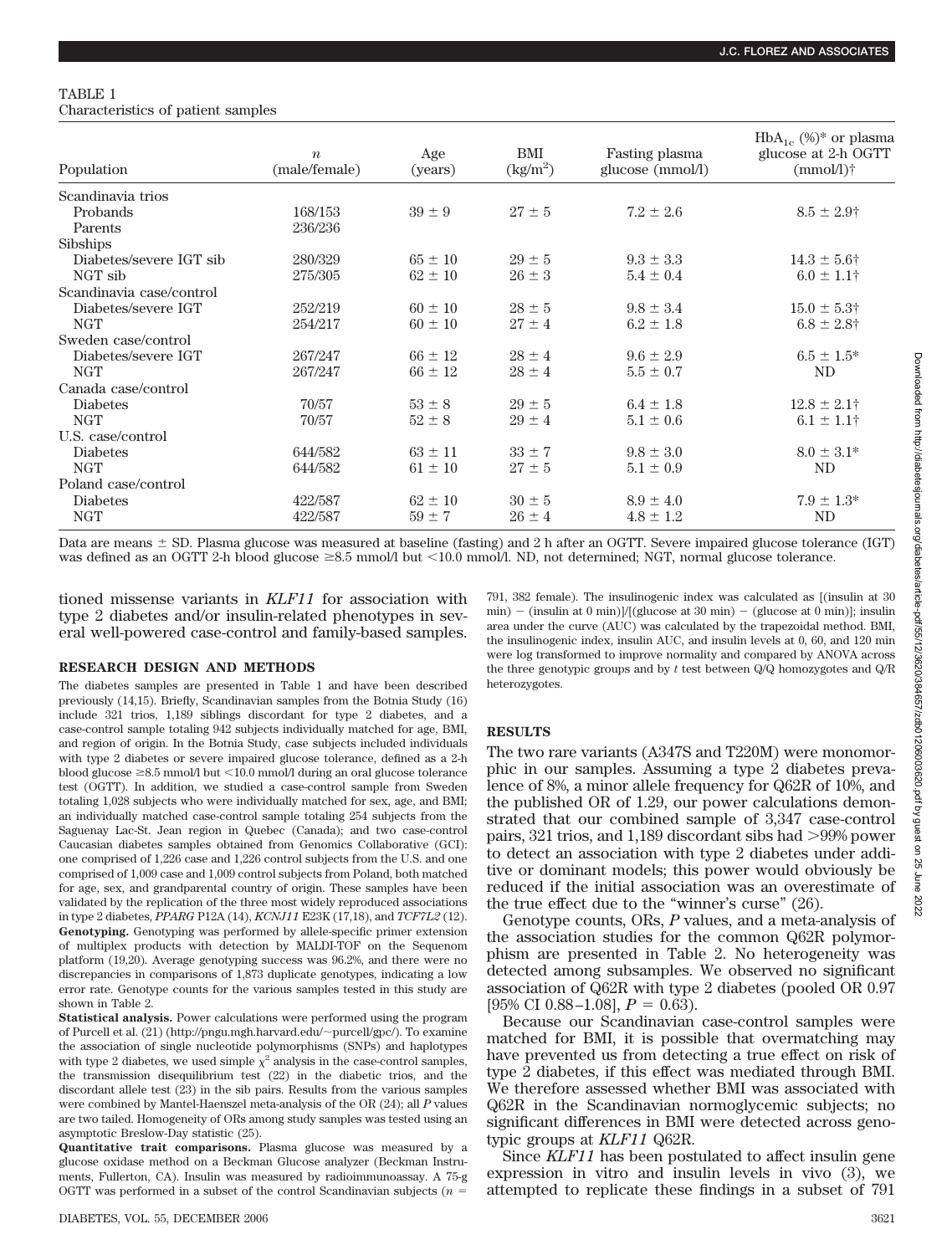#### TABLE 2

Genotype counts for the *KLF11* Q62R polymorphism in the various subsamples

| <b>Family based</b> |                       |                                                        |                         | <b>MAF</b> | OR (95% CI)         | $P$ value |
|---------------------|-----------------------|--------------------------------------------------------|-------------------------|------------|---------------------|-----------|
|                     | Transmitted           |                                                        | Untransmitted           |            |                     |           |
| <b>Trios</b>        | 27                    |                                                        | 36                      | 0.09       | $0.75(0.46-1.23)$   | 0.26      |
|                     | Excess in<br>affected |                                                        | Excess in<br>unaffected |            |                     |           |
| Discordant sibs     | 23                    |                                                        | 25                      | 0.09       | $0.92(0.52 - 1.62)$ | 0.77      |
| Case/control        | G/G<br>(R/R)          | $\ensuremath{\text{A}}/\ensuremath{\text{G}}$<br>(Q/R) | A/A<br>(Q/Q)            |            |                     |           |
| Scandinavia         |                       |                                                        |                         |            |                     |           |
| Case subjects       | 7                     | 74                                                     | 388                     | 0.09       |                     |           |
| Control subjects    | 8                     | 66                                                     | 394                     | 0.09       | $1.08(0.79-1.48)$   | 0.64      |
| Sweden              |                       |                                                        |                         |            |                     |           |
| Case subjects       | 7                     | 88                                                     | 409                     | 0.10       |                     |           |
| Control subjects    | 3                     | 90                                                     | 410                     | 0.10       | $1.07(0.80-1.43)$   | 0.66      |
| Canada              |                       |                                                        |                         |            |                     |           |
| Case subjects       | $\boldsymbol{2}$      | 23                                                     | 86                      | 0.12       |                     |           |
| Control subjects    | $\overline{4}$        | 22                                                     | 83                      | 0.14       | $0.87(0.50-1.51)$   | 0.62      |
| GCI U.S.            |                       |                                                        |                         |            |                     |           |
| Case subjects       | 16                    | 253                                                    | 938                     | 0.12       |                     |           |
| Control subjects    | 15                    | 263                                                    | 920                     | 0.12       | $0.96(0.81 - 1.14)$ | 0.65      |
| <b>GCI</b> Poland   |                       |                                                        |                         |            |                     |           |
| Case subjects       | 18                    | 175                                                    | 807                     | 0.11       |                     |           |
| Control subjects    | 11                    | 193                                                    | 793                     | 0.11       | $0.98(0.80-1.19)$   | 0.81      |
| <b>Overall</b>      |                       |                                                        |                         |            | $0.97(0.88 - 1.08)$ | 0.63      |

The transmission disequilibrium test and the discordant allele test were performed in the Scandinavian trios and the discordant sibpairs, respectively. ORs were calculated for the minor allele (G, coding for arginine) versus the major allele (A, coding for glutamine) and pooled by Mantel-Haenszel analysis. MAF, minor allele frequency.

Scandinavian normoglycemic individuals for whom we had OGTT data. We found no significant differences across genotypic groups in the insulinogenic index, insulin AUC, or absolute insulin levels at 0, 60, or 120 min during an OGTT (Table 3).

To test our expectation that the haplotype structure of the French samples in the study by Neve et al. (3), and that of other European populations, is comparable at this locus, we also genotyped rs4444493 (SNP 17 in ref. 3, located 6.7 kb downstream of Q62R) in the HapMap CEU plate and in a subset of our samples. As previously observed in the French population, linkage disequilibrium between the two SNPs is strong ( $D' = 1.0/r^2 = 1.0$  in the HapMap CEU sample, and 1.0/0.95, 0.98/0.94, and 0.99/0.97, respectively, in the Scandinavian, U.S., and Polish samples), reflecting their similar ancestral origin.

# northern-European descent comprising both case-control and family-based panels totaling 8,676 individuals, we were unable to document a significant association of *KLF11* Q62R with type 2 diabetes or several related insulin traits. Our negative results can have several explanations.

First, the Q62R polymorphism may not contribute to risk of type 2 diabetes in the populations studied. While Neve et al. (3) reported a low *P* value in their smaller familial sample (OR 1.85 [95% CI 1.33–2.57],  $P = 0.00023$ ), the effect was much more modest in their larger replication sample  $(1.18 [1.01-1.38], P = 0.034)$ , raising the possibility that the familial sample may differ in some way from the general population. In addition, although they provided supporting functional data, they also performed a large number of statistical tests. In the context of the many association studies currently being performed by multiple research groups across the genome, the nominal statistical significance and estimated magnitude of effect for any original finding must be interpreted with caution.

## **DISCUSSION**

We set out to replicate the association of missense variants in the *KLF11* gene with type 2 diabetes and to confirm

|--|--|

Quantitative traits in 791 control subjects according to genotype at Q62R

| Trait                        | R/R             | Q/R             | Q/Q             | P<br><b>ANOVA</b> | $P(t \text{ test})$<br>$Q/R$ vs. $Q/Q$ |
|------------------------------|-----------------|-----------------|-----------------|-------------------|----------------------------------------|
| $\boldsymbol{n}$             | 19              | 111             | 661             |                   |                                        |
| BMI $(kg/m^2)$               | $25.8 \pm 3.2$  | $26.5 \pm 3.5$  | $26.4 \pm 3.8$  | 0.81              | 0.80                                   |
| Insulin <sub>o</sub> (mU/l)  | $8.2 \pm 5.5$   | $8.6 \pm 4.5$   | $8.1 \pm 5.0$   | 0.56              | 0.30                                   |
| Insulin <sub>60</sub> (mU/l) | $50.4 \pm 27.4$ | $68.0 \pm 51.4$ | $65.7 \pm 43.1$ | 0.37              | 0.77                                   |
| Insulin $_{120}$ (mU/l)      | $35.7 \pm 25.6$ | $49.7 \pm 40.6$ | $44.2 \pm 35.2$ | 0.36              | 0.28                                   |
| Insulinogenic index          | $22.2 \pm 20.9$ | $18.3 \pm 14.0$ | $22.0 \pm 36.0$ | 0.83              | 0.78                                   |
| Insulin AUC (units/l)        | $4.4 \pm 2.6$   | $5.4 \pm 3.8$   | $5.1 \pm 3.2$   | 0.55              | 0.59                                   |

Downloaded from http://diabetesjournals.org/diabetes/article-pdf/55/12/3620/384657/zdb01206003620.pdf by guest on 25 June Downloaded from http://diabetesjournals.org/diabetes/article-pdf/55/12/3620/384657/zdb01206003620.pdf by guest on 25 June 2022

2022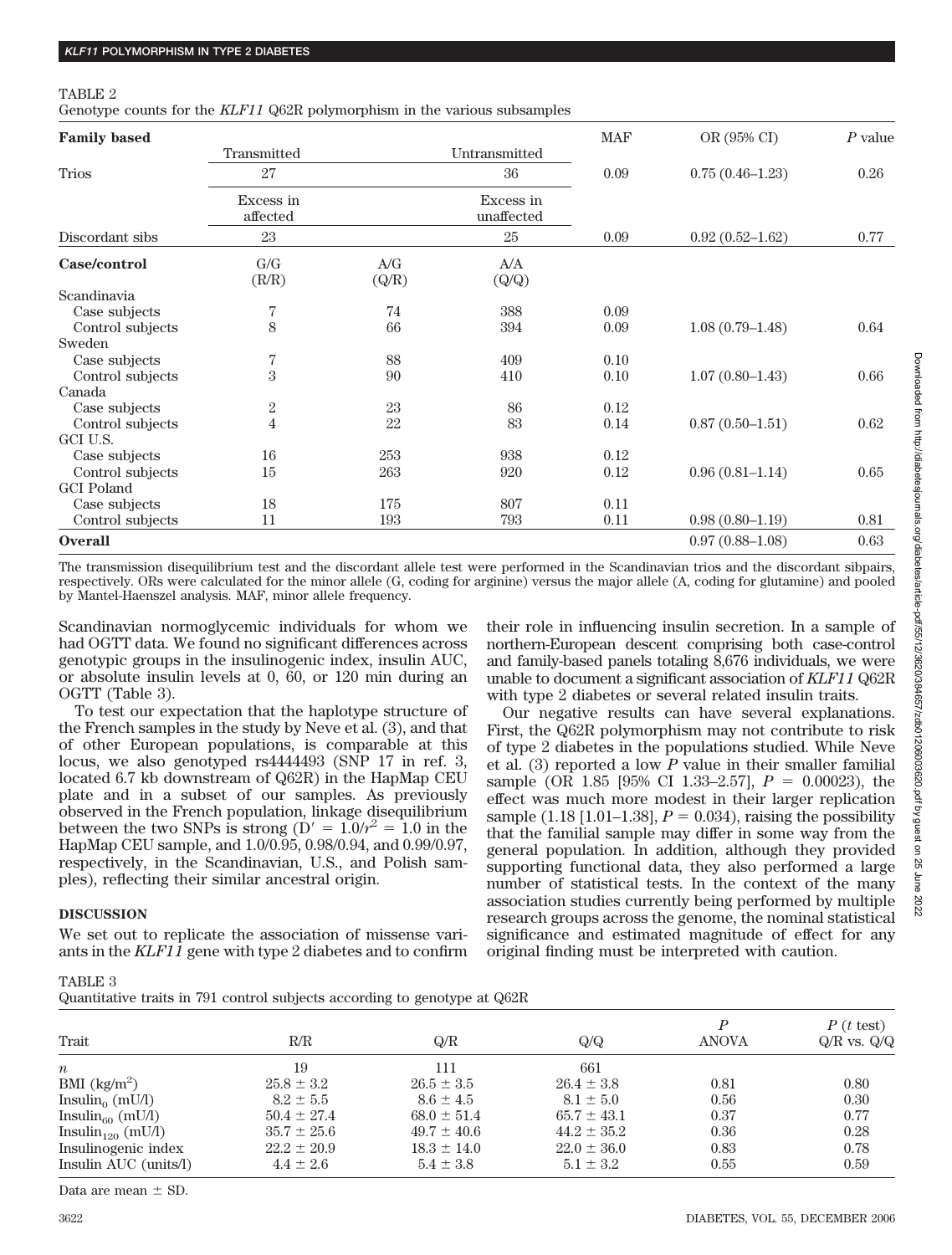Second, our analysis may have yielded false-negative results. While the power of a meta-analysis of seven smaller subsamples is not equivalent to a single association study of the same size, we note that no heterogeneity was detected among our subsamples and that the present design takes advantage of two family-based panels that are robust to population stratification. In addition, these same samples have been adequate to detect the most commonly reproduced genetic associations with type 2 diabetes (12,14,17,18). Nevertheless, if the true genotypic risk ratio is lower than the original estimate, we may have been underpowered to detect it. We note that our 95% CI does not overlap with the one reported by Neve et al. (3) (see above), suggesting that it is highly unlikely that the OR in our population lies within the interval estimate of the original report. In either case, it appears that even if Q62R does increase the risk of type 2 diabetes, its influence is quite modest.

Finally, the initial association signal may have arisen from another *KLF11* variant that was in linkage disequilibrium with Q62R in the original samples but not in ours. The similar haplotype structure of populations that share northern-European ancestry (27,28), the strong linkage disequilibrium between Q62R and rs4444493 in the French, Scandinavian, U.S., and Polish samples, and our failure to detect such an association in three different Caucasian samples also makes this explanation less likely. Upcoming high-density whole-genome association scans in large samples should be able to answer whether other common variants in *KLF11* might contribute to diabetes risk.

#### **ACKNOWLEDGMENTS**

J.C.F. is supported by the National Institutes of Health Research Career Award 1 K23 DK65978-03. T.T. is a Research Fellow at the Academy of Finland. D.A. is a Charles E. Culpeper Scholar of the Rockefeller Brothers Fund and a Burroughs Wellcome Fund Clinical Scholar in Translational Research. D.A., M.J.D., and J.N.H. are recipients of The Richard and Susan Smith Family Foundation/ American Diabetes Association Pinnacle Program Project Award. L.G., T.T., and the Botnia Study are principally supported by the Sigrid Juselius Foundation, the Academy of Finland, the Finnish Diabetes Research Foundation, The Folkhalsan Research Foundation, the European Community (BM4-CT95-0662), the Swedish Medical Research Council, the J.D.F. Wallenberg Foundation, and the Novo Nordisk Foundation.

We thank the members of the Altshuler, Hirschhorn, Daly, and Groop labs for helpful discussions and the participants of the studied cohorts for the contribution of their DNA samples and phenotypic measurements.

#### **REFERENCES**

- 1. Fernandez-Zapico ME, Mladek A, Ellenrieder V, Folch-Puy E, Miller L, Urrutia R: An mSin3A interaction domain links the transcriptional activity of KLF11 with its role in growth regulation. *EMBO J* 22:4748–4758, 2003
- 2. Fajans SS, Bell GI, Polonsky KS: Molecular mechanisms and clinical pathophysiology of maturity-onset diabetes of the young. *N Engl J Med* 345:971–980, 2001
- 3. Neve B, Fernandez-Zapico ME, Ashkenazi-Katalan V, Dina C, Hamid YH, Joly E, Vaillant E, Benmezroua Y, Durand E, Bakaher N, Delannoy V, Vaxillaire M, Cook T, Dallinga-Thie GM, Jansen H, Charles M-A, Clement K, Galan P, Hercberg S, Helbecque N, Charpentier G, Prentki M, Hansen T, Pedersen O, Urrutia R, Melloul D, Froguel P: Role of transcription factor KLF11 and its diabetes-associated gene variants in pancreatic beta cell function. *Proc Natl Acad SciUSA* 102:4807–4812, 2005
- 4. Hattersley AT, McCarthy MI: What makes a good genetic association study? *Lancet* 366:1315–1323, 2005
- 5. Barroso I: Genetics of type 2 diabetes. *Diabet Med* 22:517–535, 2005
- 6. Grant SFA, Thorleifsson G, Reynisdottir I, Benediktsson R, Manolescu A, Sainz J, Helgason A, Stefansson H, Emilsson V, Helgadottir A, Styrkarsdottir U, Magnusson KP, Walters GB, Palsdottir E, Jonsdottir T, Gudmundsdottir T, Gylfason A, Saemundsdottir J, Wilensky RL, Reilly MP, Rader DJ, Bagger Y, Christiansen C, Gudnason V, Sigurdsson G, Thorsteinsdottir U, Gulcher JR, Kong A, Stefansson K: Variant of transcription factor 7-like 2 (*TCF7L2*) gene confers risk of type 2 diabetes. *Nat Genet* 38:320–323, 2006
- 7. Florez JC, Jablonski KA, Bayley N, Pollin TI, de Bakker PIW, Shuldiner AR, Knowler WC, Nathan DM, Altshuler D, the Diabetes Prevention Program: *TCF7L2* polymorphisms and progression to diabetes in the Diabetes Prevention Program. *N Engl J Med* 355:241–250, 2006
- 8. Groves CJ, Zeggini E, Minton J, Frayling TM, Weedon MN, Rayner NW, Hitman GA, Walker M, Wiltshire S, Hattersley AT, McCarthy MI: Association analysis of 6,736 U.K. subjects provides replication and confirms TCF7L2 as a type 2 diabetes susceptibility gene with a substantial effect on individual risk. Diabetes 55:2640û2644, 2006
- 9. Zhang C, Qi L, Hunter DJ, Meigs JB, Manson JE, van Dam RM, Hu FB: Variant of transcription factor 7-like 2 (TCF7L2) gene and the risk of type 2 diabetes in large cohorts of U.S. women and men. Diabetes 55:2645û2648, 2006
- 10. Scott LJ, Bonnycastle LL, Willer CJ, Sprau AG, Jackson AU, Narisu N, Duren WL, Chines PS, Stringham HM, Erdos MR, Valle TT, Tuomilehto J, Bergman RN, Mohlke KL, Collins FS, Boehnke M: Association of transcription factor 7-like 2 (TCF7L2) variants with type 2 diabetes in a Finnish sample. Diabetes 55:2649û2653, 2006
- 11. Damcott CM, Pollin TI, Reinhart LJ, Ott SH, Shen H, Silver KD, Mitchell BD, Shuldiner AR: Polymorphisms in the transcription factor 7-like 2 (TCF7L2) gene are associated with type 2 diabetes in the Amish: replication and evidence for a role in both insulin secretion and insulin resistance. Diabetes 55:2654û2659, 2006
- 12. Saxena R, Gianniny L, Burtt NP, Lyssenko V, Giuducci C, Sjogren M, Florez JC, Almgren P, Isomaa B, Orho-Melander M, Lindblad U, Daly MJ, Tuomi T, Hirschhorn JN, Ardlie KG, Groop LC, Altshuler D: Common single nucleotide polymorphisms in TCF7L2 are reproducibly associated with type 2 diabetes and reduce the insulin response to glucose in nondiabetic individuals. Diabetes 55:2890û 2895, 2006
- 13. Cauchi S, Meyre D, Dina C, Choquet H, Samson C, Gallina S, Balkau B, Charpentier G, Pattou F, Stetsyuk V, Scharfmann R, Staels B, Fruhbeck G, Froguel P: Transcription factor TCF7L2 genetic study in the French population: expression in human ?-cells and adipose tissue and strong association with type 2 diabetes. Diabetes 55:2903û2908, 2006
- 14. Altshuler D, Hirschhorn JN, Klannemark M, Lindgren CM, Vohl MC, Nemesh J, Lane CR, Schaffner SF, Bolk S, Brewer C, Tuomi T, Gaudet D, Hudson TJ, Daly M, Groop L, Lander ES: The common PPAR Pro12Ala polymorphism is associated with decreased risk of type 2 diabetes. *Nat Genet* 26:76–80, 2000
- 15. Winckler W, Graham RR, de Bakker PIW, Sun M, Almgren P, Tuomi T, Gaudet D, Hudson TJ, Ardlie KG, Daly MJ, Hirschhorn JN, Groop L, Altshuler D: Association testing of variants in the hepatocyte nuclear factor  $4\alpha$  gene with risk of type 2 diabetes in 7,883 people. *Diabetes* 54:886–892, 2005
- 16. Groop L, Forsblom C, Lehtovirta M, Tuomi T, Karanko S, Nissen M, Ehrnstrom BO, Forsen B, Isomaa B, Snickars B, Taskinen MR: Metabolic consequences of a family history of NIDDM (the Botnia study): evidence for sex-specific parental effects. *Diabetes* 45:1585–1593, 1996
- 17. Florez JC, Burtt N, de Bakker PIW, Almgren P, Tuomi T, Holmkvist J, Gaudet D, Hudson TJ, Schaffner SF, Daly MJ, Hirschhorn JN, Groop L, Altshuler D: Haplotype structure and genotype-phenotype correlations of the sulfonylurea receptor and the islet ATP-sensitive potassium channel gene region. *Diabetes* 53:1360–1368, 2004
- 18. Florez JC, Sjogren M, Burtt N, Orho-Melander M, Schayer S, Sun M, Almgren P, Lindblad U, Tuomi T, Gaudet D, Hudson TJ, Daly MJ, Ardlie KG, Hirschhorn JN, Altshuler D, Groop L: Association testing in 9,000 people fails to confirm the association of the insulin receptor substrate-1 G972R polymorphism with type 2 diabetes. *Diabetes* 53:3313–3318, 2004
- 19. Gabriel SB, Schaffner SF, Nguyen H, Moore JM, Roy J, Blumenstiel B, Higgins J, DeFelice M, Lochner A, Faggart M, Liu-Cordero SN, Rotimi C, Adeyemo A, Cooper R, Ward R, Lander ES, Daly MJ, Altshuler D: The structure of haplotype blocks in the human genome. *Science* 296:2225– 2229, 2002
- 20. Tang K, Fu DJ, Julien D, Braun A, Cantor CR, Koster H: Chip-based genotyping by mass spectrometry. *Proc Natl Acad SciUSA* 96:10016– 10020, 1999